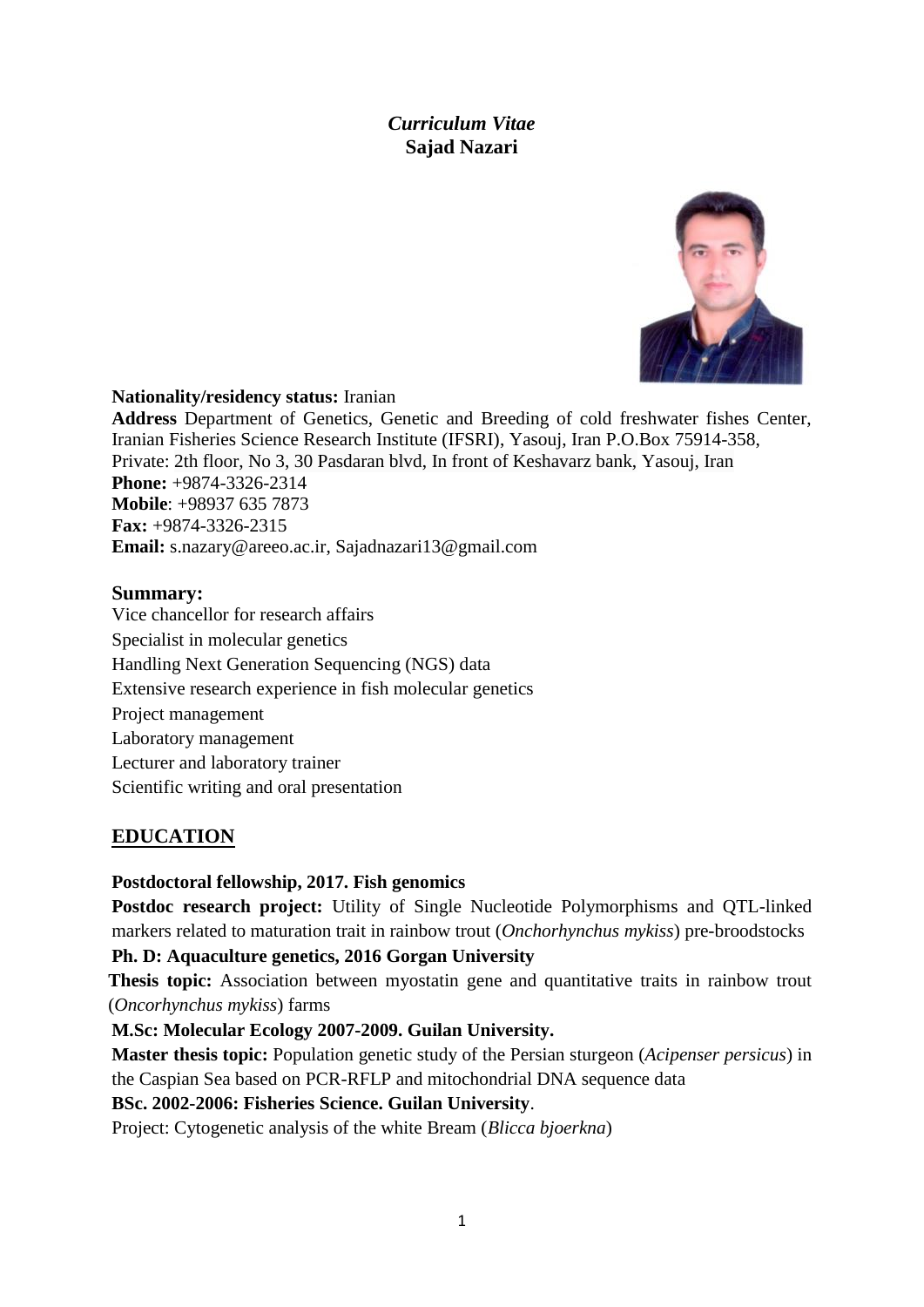# **PROFESSIONAL EXPERIENCE**

# *Research and Laboratory Experience*

Biologist in Genetics Laboratory: December 2012- present Molecular Genetics laboratory Work with other scientists from universities

## *Teaching Experience*

Advanced Molecular Biology Laboratory

## **Laboratory Techniques**

- •
- DNA and RNA extraction from tissue using kits and phenol-chloroform protocol
- Polymerase Chain Reaction (PCR method)
- RT-PCR
- Flow cytometry
- Genotyping microsatellite loci using acrylamide gels
- Molecular markers, SSCP,PCR-RFLP, QTL, SNP

# **Data Analysis and Presentation**

- SPSS software
- Sequence analysis
- Next Generation Sequencing (NGS)
- Genotyping microsatellite DNA data and RFLP analysis
- Microsatellite and mtDNA primer design using Primer Select (DNASTAR, Genrunner) software
- Population Genetics Software (e.g., GENEPOP, FSTAT, TPFGA, GENECLASS, STRUCTURE, Mega, Dnasp, …)
- Presentation software (Powerpoint, Word, Excel)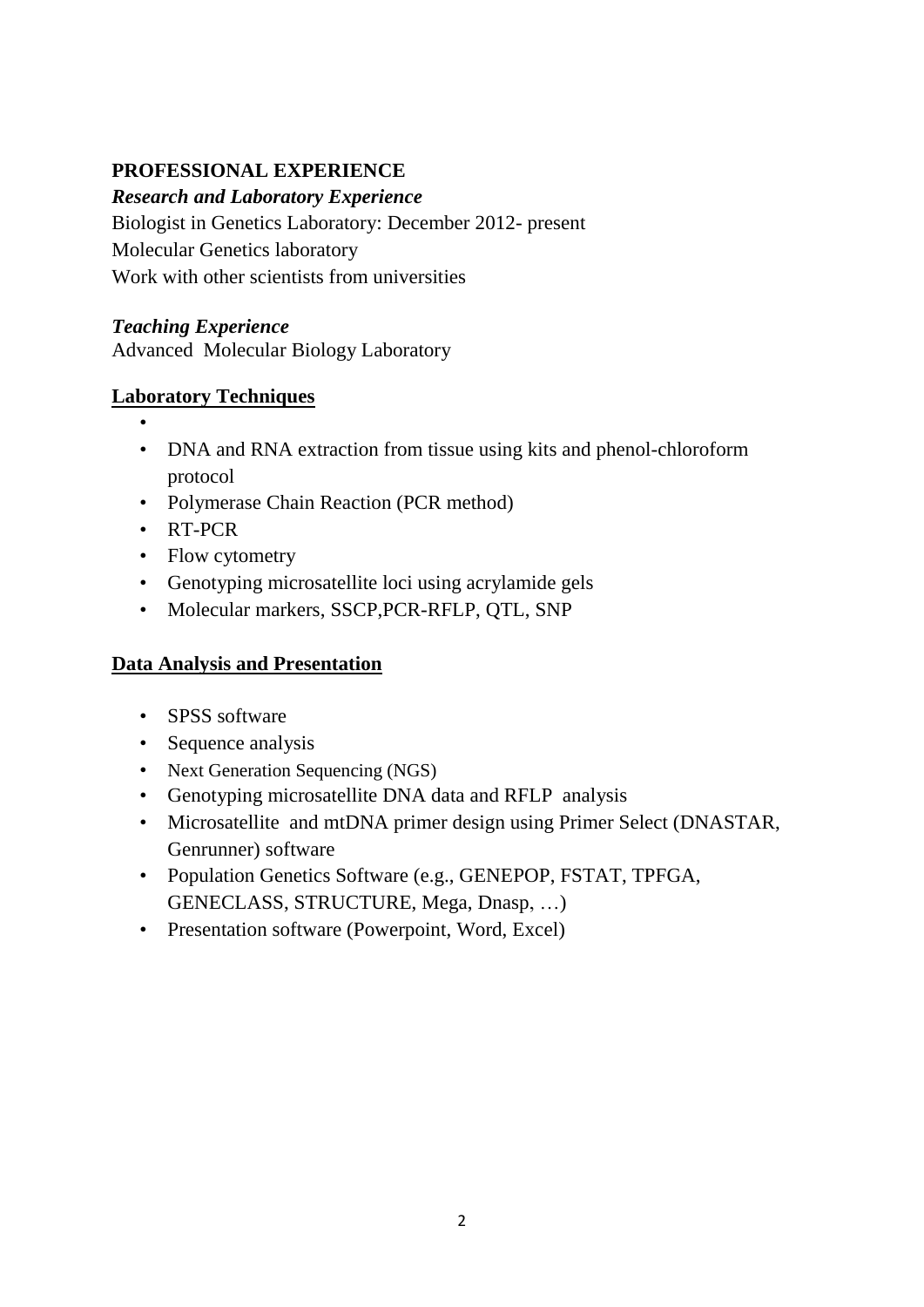#### **PUBLICATIONS**

**Nazari, S**., Pourkazemi, M and Porto, JIR. (2009). Comparative cytogenetic analysis of two Iranian cyprinids *Alburnoides bipunctatus* and *Alburnus filippii* (Cypriniformes: Ciprinidae), with cytotaxonomic considerations. Iranian Journal of Animal Biosystematics (IJAB). Vol.5, No.2, 23-32, 2009

**--------------------------------------------------------------------------------------------------------**

- Pourkazemi,M., **Nazari, S** and Bakhshalizade, S. (2010). Karyotype analysis in the white Bream (*Blicca bjoerkna*) from north coast of Iran. Iranian Journal of fisheries science.Vol. 9.No. 3.454-463.
- [Ghaderi,](http://www.sciencedirect.com/science/article/pii/S0168165610014896) F., [Fooladvand,](http://www.sciencedirect.com/science/article/pii/S0168165610014896) Z., Salimpour, M., [Ashourion,](http://www.sciencedirect.com/science/article/pii/S0168165610014896) H., **[Nazari,](http://www.sciencedirect.com/science/article/pii/S0168165610014896) S.,** [Abolmaali](http://www.sciencedirect.com/science/article/pii/S0168165610014896) S. (2010) Screening Secondary Metabolites of Persian Gulf Sponges for Anticancer Agents. Journal of Biotechnology 150:422-423
- **Nazari, S**., Pourkazemi, M and Porto, JIR. (2011) Chromosome description and localization of Nucleolus Organizing Regions by Ag-staining Technique *in Alburnus filippii* (Cyprinidae, Cypriniformes) of the south Caspian Sea Basin, Guilan, Iran. Iranian Journal of fisheries science Vol 10, No 2. 352-356.
- Khoshkholgh,MR., Pourkazemi,M., **Nazari,S**. Azizzadeh,L.( 2011). Genetic diversity in the Persian sturgeon (*Acipenser persicus*) in the south Caspian Sea based on mitochondrial DNA sequence analysis. Caspian Journal of Environmental Sciences. Vol. 9, (2). 27-37.
- Pourkazemi, M., **Nazari, S**., Khoshkholgh, M.R., Azizzadeh, L., (2012). Genetic relationships among populations of the Persian sturgeon, *Acipenser percicus*, in the south Caspian Sea detected by mitochondrial DNA–restriction fragment length polymorphisms. Caspian Journal of Environmental Sciences 10 (2), 215–226.
- **Nazari**, **S**., Pourkazemi, M., Khoshkholgh, MR. and Azizzadeh, L. (2013). Population structure and variation in Persian sturgeon (*Acipenser percicus*) from the Caspian Sea as determind from mitochondrial DNA sequences of the control region. Progress in Biological Sciences, 3(2), 67-80.
- Khoshkholgh,M.R., **Nazari, S** &**.** Pourkazemi,M. (2013). Population structure of Persian sturgeon (*Acipenser persicus* Borodin, 1897) populations in the southern part of Caspian Sea. Iranian Journal of Animal Biosystematics ,9 (1), 29-39.
- Khoshkholgh,M.R., **Nazari, S** &**.** Pourkazemi,M. (2013). Population structure of Persian sturgeon (*Acipenser persicus* Borodin, 1897) populations in the southern part of Caspian Sea. Iranian Journal of Animal Biosystematics ,9 (1), 29-39.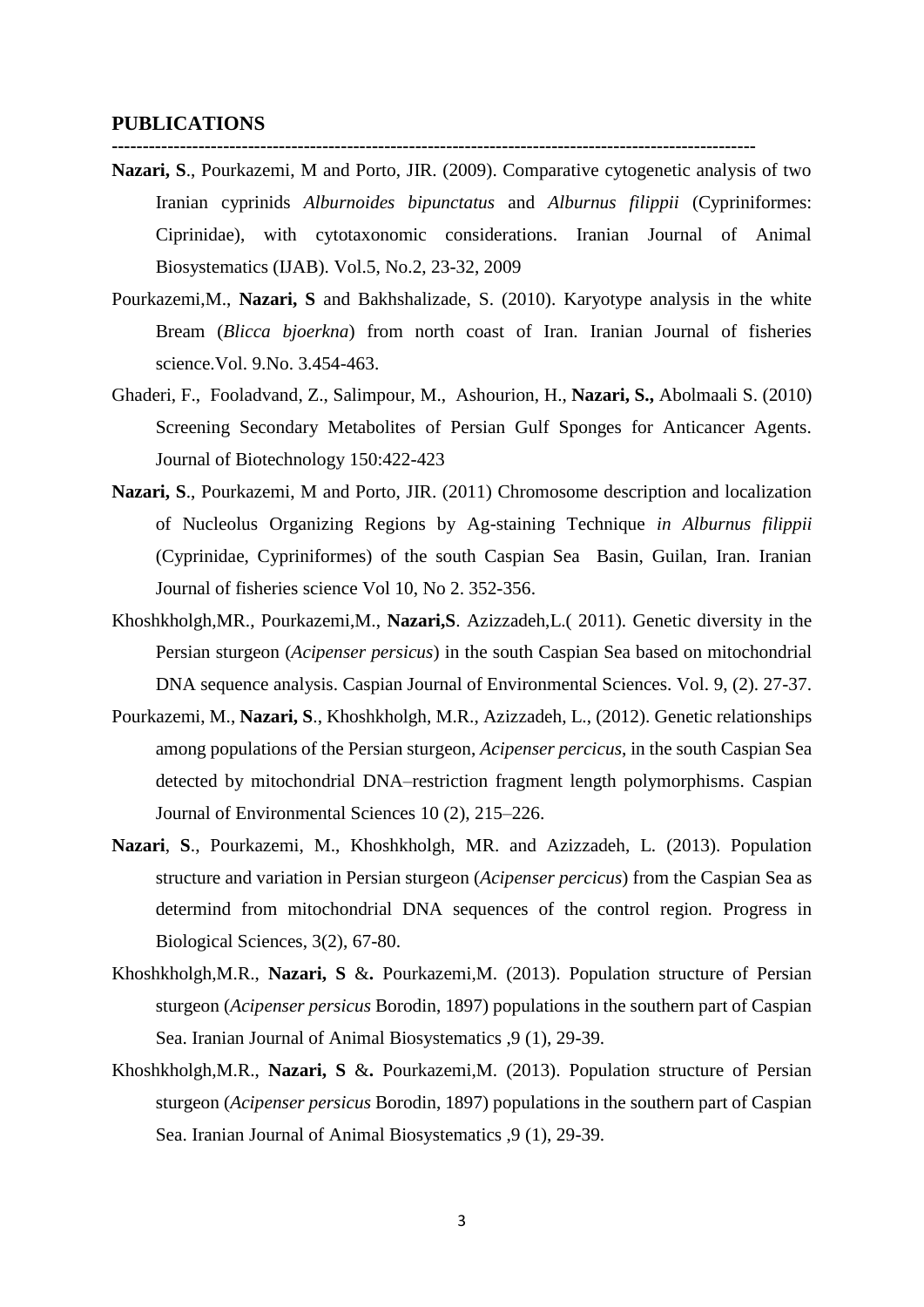- Khoshkholgh, MR., Alavi, A. and **Nazari, S.** Karyotypic characterization of the pike (*Esox lucius*) from the south Caspian Sea basin. (2015). *Iranian Journal of Animal Biosystematics* (IJAB), 11(1), 43-49.
- Khoshkholgh, M.R. and **Nazari, S.**, (2015) Genetic variation in populations of the narrowclawed crayfish (*Astacus leptodactylus*) as assessed by PCR-RFLP of mitochondrial COI gene. Molecular Biology Research Communications 2015; 4(4):225-237.
- **Nazari, S.**, Jafari, V, Pourkazemi, M. Kolangi Miandare, H., Abdolhay, H. (2016). Association between myostatin gene (MSTN-1) polymorphism and growth traits in domesticated rainbow trout (*Oncorhynchus mykiss*). Agri Gene 1 (2016) 109–115.
- Kolangi Miandare, H., Mirghaed, A.T., Hosseini M., Mazloumi N., Zargar A., **Nazari, S.** (2017) Dietary Immunogen® modulated digestive enzyme activity and immune gene expression in *Litopenaeus vannamei* post larvae. Fish & Shellfish Immunology 70, 621- 627.
- Rastiannasab, A., Mousavi S.M., Hosseinzadeh, H., Zolgharnein, H., **Nazari, S**., Akhlaghi, M (2018) Effects of dietary supplementation of combined probiotics and enzymes on immune-related gene expression and disease resistance of farmed rainbow trout *(Oncorhynchus mykiss*). Fish and Sellfish Immunology. (In press)
- Ghaderi , M., **Nazari, S.,** Dolatabadi, M., Maxwell, T.M R., Amirpour Najafabadi, H. (2018) Hierarchical and general nonlinear growth modeling for estimating growth patterns. Journal of Veterinary and Animal Sciences. doi:10.3906/vet-1711-69
- Khoshkholgh, M.R. and **Nazari, S.** (2019). Genetic stock structure of the narrow clawed crayfish (*Astacus leptodactylus*) based on microsatellite DNA and mitochondrial DNA markers: implications for conservation management. Conservation genetics. (In press)
- **Nazari, S.,** Pourkazemi, M., Najjar Lashgari, S. & Ghaderi, M. (201**9**). [Single nucleotide](http://www.nrcresearchpress.com/doi/abs/10.1139/cjfas-2013-0502)  [polymorphisms \(SNPs\) identified through](http://www.nrcresearchpress.com/doi/abs/10.1139/cjfas-2013-0502) genotyping by sequencing improves genetic [stock identification of farmed rainbow trout \(](http://www.nrcresearchpress.com/doi/abs/10.1139/cjfas-2013-0502)*Oncorhynchus mykiss*). (Manuscript **[submitt](http://www.nrcresearchpress.com/doi/abs/10.1139/cjfas-2013-0502)**ed).
- Pourkazemi, M., **Nazari, S.,** [Najjar Lashgari, S.,](http://www.nrcresearchpress.com/doi/abs/10.1139/cjfas-2013-0502) Ghaderi , M, Aghaei, K. (2019). [Genome wide](https://bmcgenomics.biomedcentral.com/articles/10.1186/s12864-015-2117-9)  [association for growth traits in farmed](https://bmcgenomics.biomedcentral.com/articles/10.1186/s12864-015-2117-9) rainbow trout (*Oncorhynchus mykiss*). (Manuscript prepared).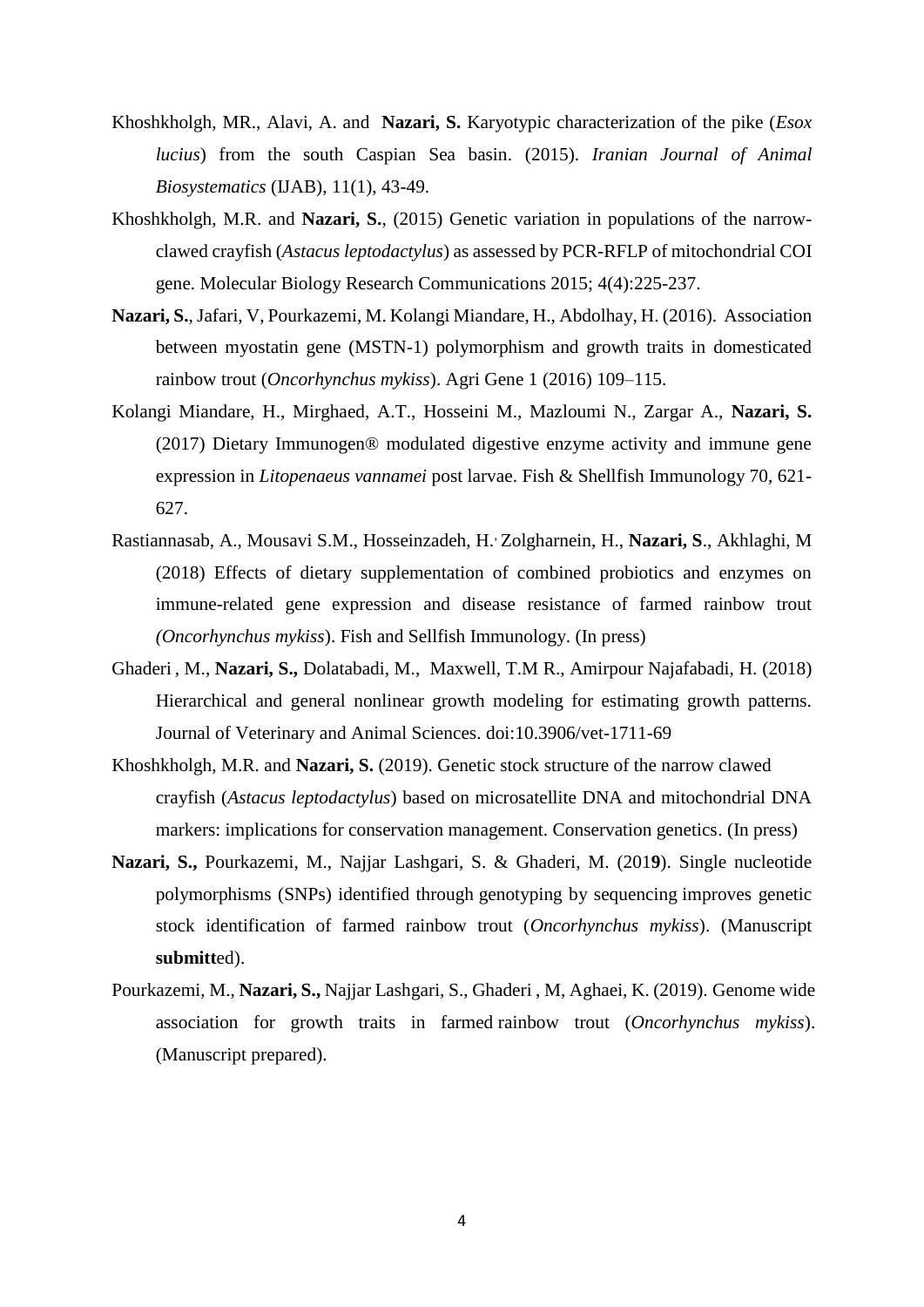# **Honors & Awards**

# **Fellowships**

Scholarship, The College of Natural resources, University of Guilan, 2010 Training Grant, University of Gorgan, 2013 Training Grant, Iranian Fisheries Science Research Institute (IFSRI), 2014 Graduate Scholarship Recipient, University of Gorgan**,** 2014 Scholarship Recipient, Iranian Fisheries Science Research Institute (IFSRI), 2014 Postdoctoral Fellowships, Iranian Scientific Foundation (ISF), 2017 **Memberships** Student Member, Curriculum Committee, University of Guilan, 2009 Member, Iranian Society for Biotechnology, 2013 Member, Iranian Society for Genetics, 2015 Member, Iranian Society for Aquaculture, 2015 Member, Iranian Society for Ichthyology, 2016

## **Invited reviewer for scientific journals**

- Gene
- Iranian Journal of Fisheries Science
- Iranian Journal of Biotechnology

## **National Projects (**as a co-worker**)**

- The Creation of genetic basic population of Rainbow trout (*Onchorhynchus mykiss)* based on study of genetic variation in brood stocks using microsatellite.
- Induction of population triploid-interploid in Rainbow trout (*Oncorhynchus mikiss*) Using by indirect method
- Investigation of population genetic structure of Narrow-clawed crayfish (*Astacus leptodactylus*) in the south Caspian Sea Rivers.
- Heritability estimates for growth-related quantitative traits in rainbow trout *(Oncorhynchus mykiss)* using molecular markers
- Gene expression analysis of growth traits in different stocks of cultivated rainbow trout *(Oncorhynchus mykiss)* using RNA-Seq technology
- Identification of molecular markers and characterization of RNA expression related to sex determination in Nile tilapia (*Oreochromis niloticus*) using RNA-Seq
- Genome wide association (GWAS) for identification of superior stocks of the rainbow trout (*Onchorhynchus mykiss*)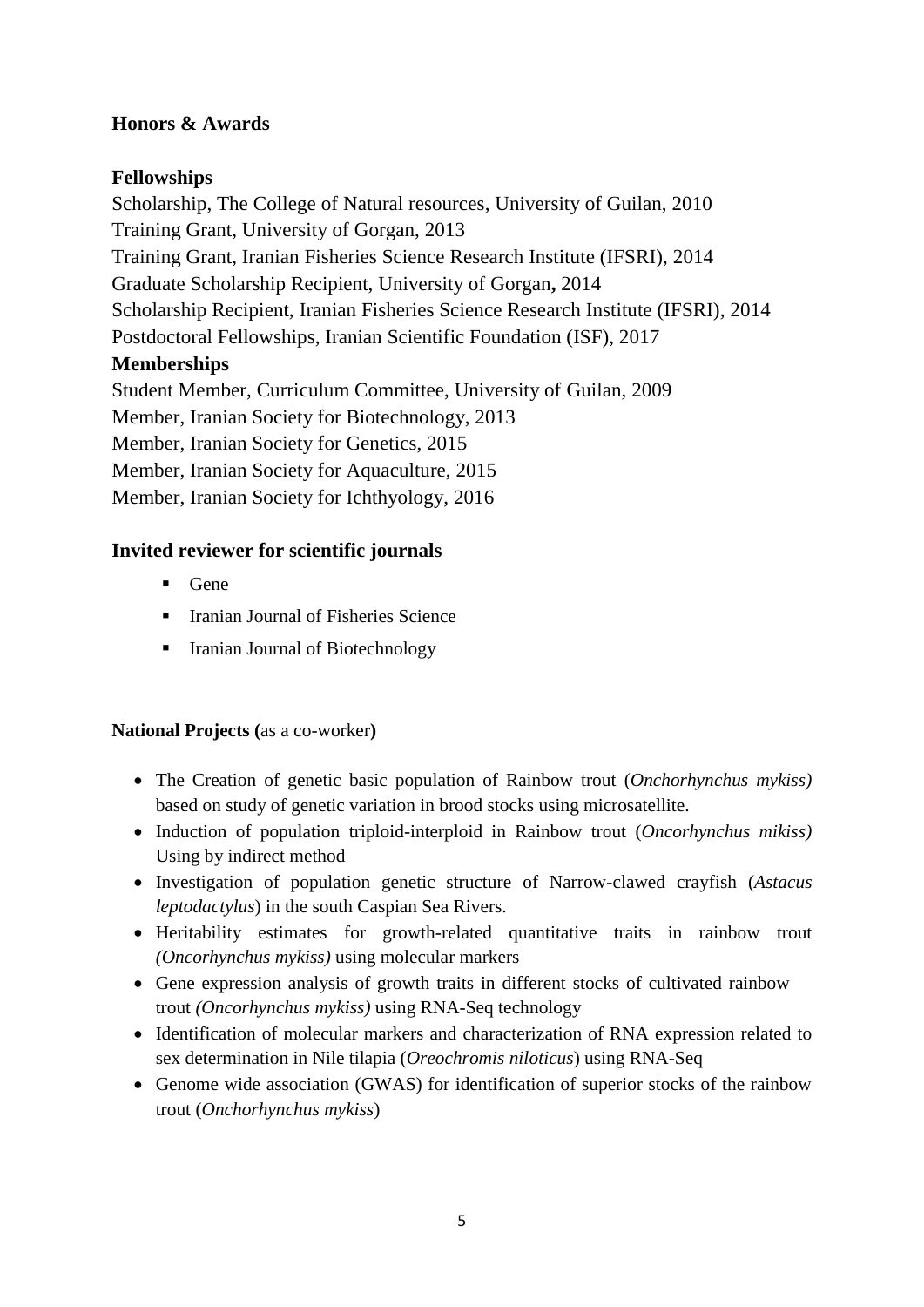#### **COMPETENCES**

- **Scientific and Technical:** Fish Genetics and Genomics, Cytogenetics, Molecular Genetics, Marker Assisted Selection
- Biochemistry, Bioinformatics tools for molecular biology
- **Administrative:** Vice chancellery for research affairs**,** Laboratory management; Project Management; Management of personnel and budget;
- laboratory informatics; Planning and execution and monitoring of projects; Scientific presentation; Writing and handling of scientific articles; Writing of research grants
- **Soft Skills:** Leadership; Organization; Flexible and adaptable; Problem solving; Team player; Capable to perform under pressure

#### **LANGUAGES**

- **• Persian** mother tongue
- **English** Good spoken and written skills
- **French** Elementary

#### **SERVICE**

Reviewed projects and articles for Molecular genetics in aquaculture

#### **Conference**

**Nazari, S.** 2015. Assessment of potential selective improvement of rainbow trout (*Oncorhynchus mykiss*) in Iran. Middle East and Central Asia Aquaculture, December 14-16, 2015, Olympic Hotel,Tehran, Iran. (Oral presentation)

**Nazari, S.** 2015. Genetic differentiation among cultured populations of the rainbow trout (*Oncorhynchus mykiss*) based on molecular markers. Middle East and Central Asia Aquaculture, December 14-16, 2015, Olympic Hotel,Tehran, Iran. (Oral presentation)

**Nazari, S.**, Pourkazemi, M. 2015. Conservation of Persian sturgeon (*Acipenser persicus*) populations: description of stock structure according to microsatellite data. Middle East and Central Asia Aquaculture, December 14-16, 2015, Olympic Hotel,Tehran, Iran. (Oral presentation)

Khoshkholgh, M.R. and **Nazari, S.**, 2015. Mitochondrial DNA variation in the narrow-clawed crayfish (*Astacus leptodactylus*) populations as assessed by PCR-RFLP technique. Middle East and Central Asia Aquaculture, December 14-16, 2015, Olympic Hotel,Tehran, Iran